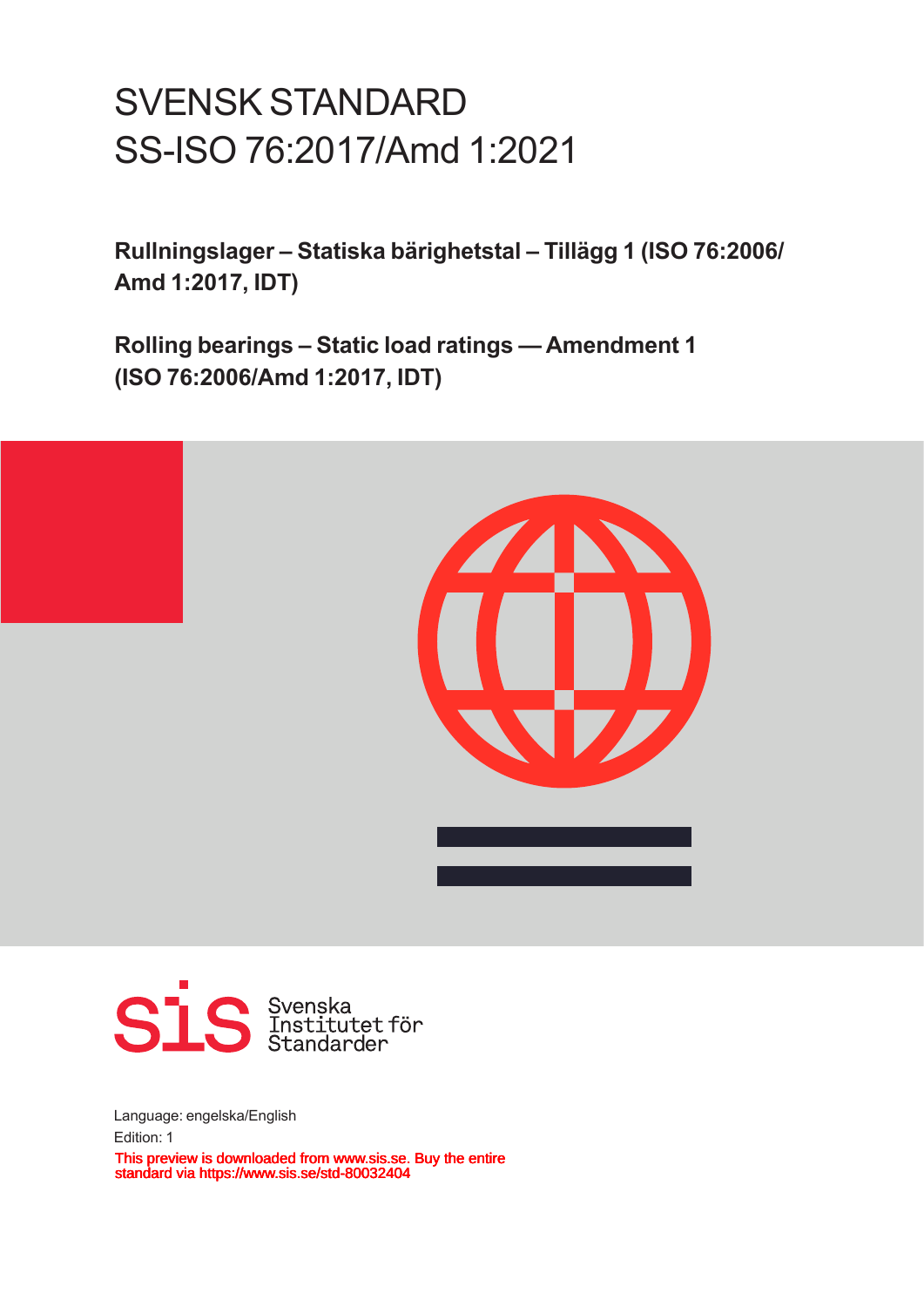

Den här standarden kan hjälpa dig att effektivisera och kvalitetssäkra ditt arbete. SIS har fler tjänster att erbjuda dig för att underlätta tillämpningen av standarder i din verksamhet.

### **SIS Abonnemang**

Snabb och enkel åtkomst till gällande standard med SIS Abonnemang, en prenumerationstjänst genom vilken din organisation får tillgång till all världens standarder, senaste uppdateringarna och där hela din organisation kan ta del av innehållet i prenumerationen.

### **Utbildning, event och publikationer**

Vi erbjuder även utbildningar, rådgivning och event kring våra mest sålda standarder och frågor kopplade till utveckling av standarder. Vi ger också ut handböcker som underlättar ditt arbete med att använda en specifik standard.

#### **Vill du delta i ett standardiseringsprojekt?**

Genom att delta som expert i någon av SIS 300 tekniska kommittéer inom CEN (europeisk standardisering) och/eller ISO (internationell standardisering) har du möjlighet att påverka standardiseringsarbetet i frågor som är viktiga för din organisation. Välkommen att kontakta SIS för att få veta mer!

### **Kontakt**

Skriv till kundservice@sis.se, besök sis.se eller ring 08 - 555 523 10

**© Copyright/Upphovsrätten till denna produkt tillhör Svenska institutet för standarder, Stockholm, Sverige. Upphovsrätten och användningen av denna produkt regleras i slutanvändarlicensen som återfinns på sis.se/slutanvandarlicens och som du automatiskt blir bunden av när du använder produkten. För ordlista och förkortningar se sis.se/ordlista.**

© Copyright Svenska institutet för standarder, Stockholm, Sweden. All rights reserved. The copyright and use of this product is governed by the end-user licence agreement which you automatically will be bound to when using the product. You will find the licence at sis.se/enduserlicenseagreement.

Upplysningar om sakinnehållet i standarden lämnas av Svenska institutet för standarder, telefon 08 - 555 520 00. Standarder kan beställas hos SIS som även lämnar allmänna upplysningar om svensk och utländsk standard.

Standarden är framtagen av kommittén för Rullningslager, SIS/TK 105.

Har du synpunkter på innehållet i den här standarden, vill du delta i ett kommande revideringsarbete eller vara med och ta fram andra standarder inom området? Gå in på www.sis.se - där hittar du mer information.

Fastställd: 2021-11-16 ICS: 21.100.20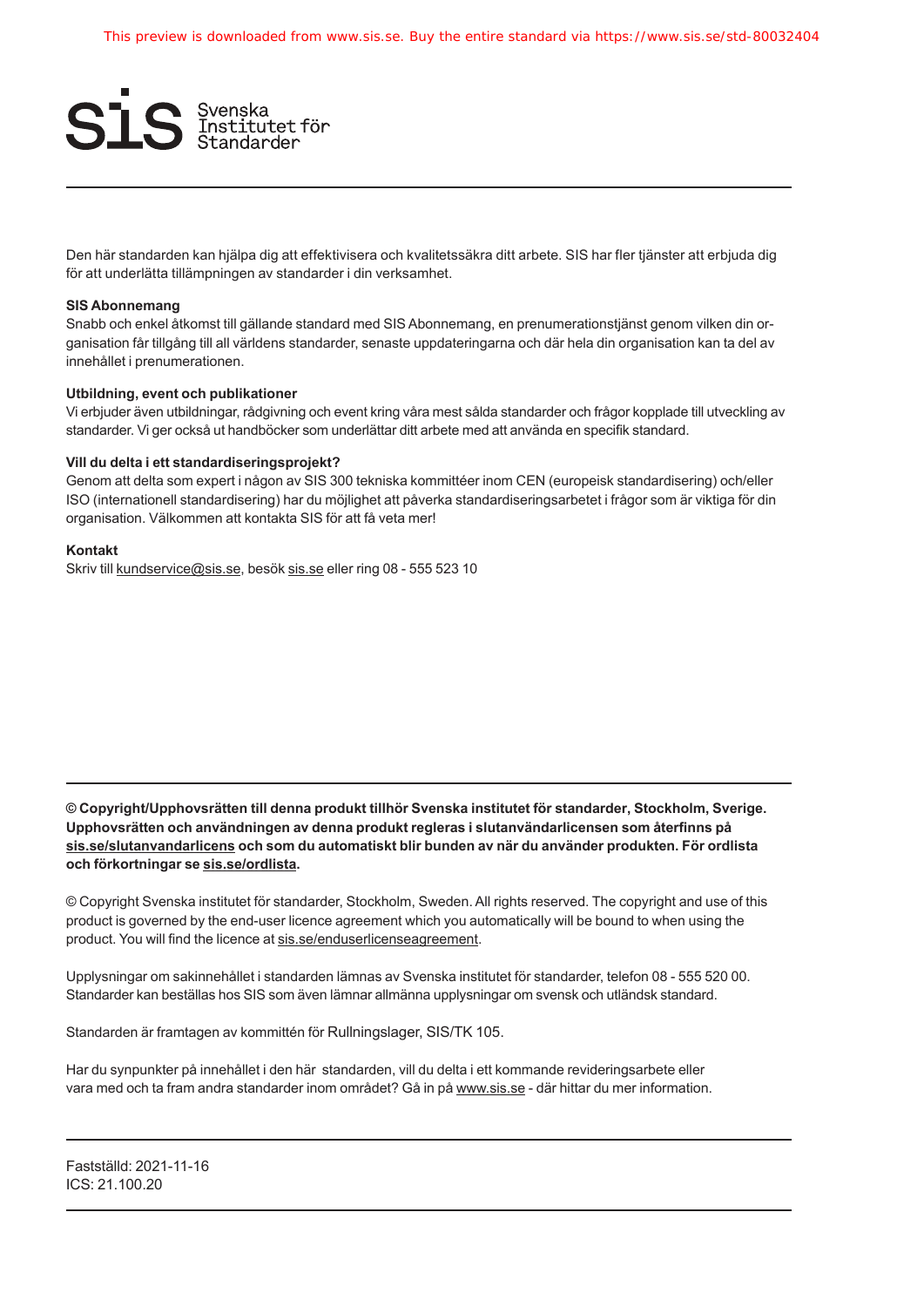This preview is downloaded from www.sis.se. Buy the entire standard via https://www.sis.se/std-80032404



Den internationella standarden ISO 76:2006/Amd 1:2017 gäller som svensk standard. Detta dokument innehåller den officiella engelska versionen av ISO 76:2006/Amd 1:2017.

The International Standard ISO 76:2006/Amd 1:2017 has the status of a Swedish Standard. This document contains the official English version of ISO 76:2006/Amd 1:2017.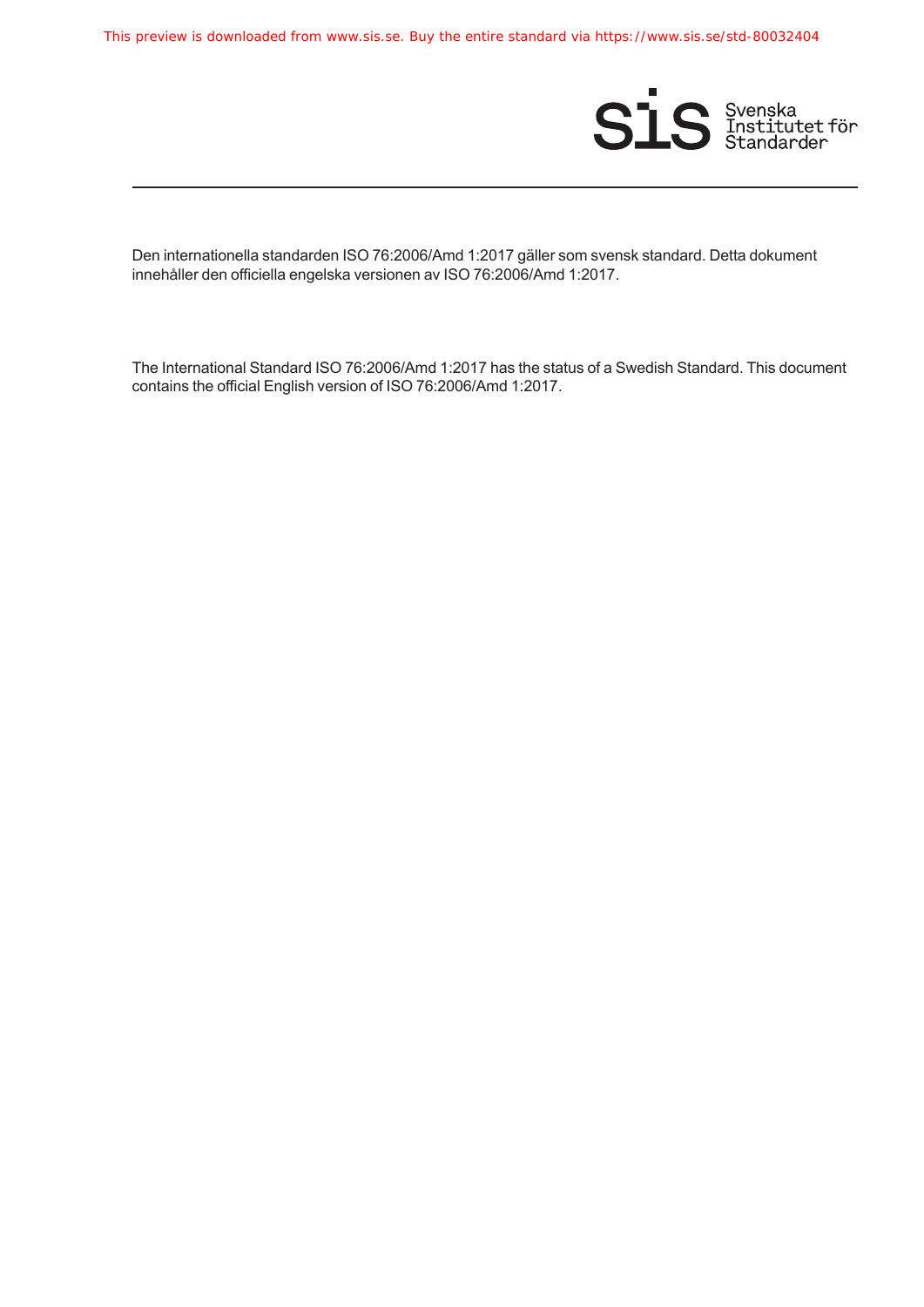

### **LÄSANVISNINGAR FÖR STANDARDER**

I dessa anvisningar behandlas huvudprinciperna för hur regler och yttre begränsningar anges i standardiseringsprodukter.

### **Krav**

Ett krav är ett uttryck i ett dokuments innehåll som anger objektivt verifierbara kriterier som ska uppfyllas och från vilka ingen avvikelse tillåts om efterlevnad av dokumentet ska kunna åberopas. Krav uttrycks med hjälpverbet ska (eller ska inte för förbud).

### **Rekommendation**

En rekommendation är ett uttryck i ett dokuments innehåll som anger en valmöjlighet eller ett tillvägagångssätt som bedöms vara särskilt lämpligt utan att nödvändigtvis nämna eller utesluta andra. Rekommendationer uttrycks med hjälpverbet bör (eller bör inte för avrådanden).

### **Instruktion**

Instruktioner anges i imperativ form och används för att ange hur något görs eller utförs. De kan underordnas en annan regel, såsom ett krav eller en rekommendation. De kan även användas självständigt, och är då att betrakta som krav.

### **Förklaring**

En förklaring är ett uttryck i ett dokuments innehåll som förmedlar information. En förklaring kan uttrycka tillåtelse, möjlighet eller förmåga. Tillåtelse uttrycks med hjälpverbet får (eller motsatsen behöver inte). Möjlighet och förmåga uttrycks med hjälpverbet kan (eller motsatsen kan inte).

### **READING INSTRUCTIONS FOR STANDARDS**

These instructions cover the main principles for the use of provisions and external constraints in standardization deliverables.

### **Requirement**

A requirement is an expression, in the content of a document, that conveys objectively verifiable criteria to be fulfilled, and from which no deviation is permitted if conformance with the document is to be claimed. Requirements are expressed by the auxiliary shall (or shall not for prohibition).

### **Recommendation**

A recommendation is an expression, in the content of a document, that conveys a suggested possible choice or course of action deemed to be particularly suitable, without necessarily mentioning or excluding others. Recommendations are expressed by the auxiliary should (or should not for dissuasion).

### **Instruction**

An instruction is expressed in the imperative mood and is used in order to convey an action to be performed. It can be subordinated to another provision, such as a requirement or a recommendation. It can also be used independently and is then to be regarded as a requirement.

### **Statement**

A statement is an expression, in the content of a document, that conveys information. A statement can express permission, possibility or capability. Permission is expressed by the auxiliary may (its opposite being need not). Possibility and capability are expressed by the auxiliary can (its opposite being cannot).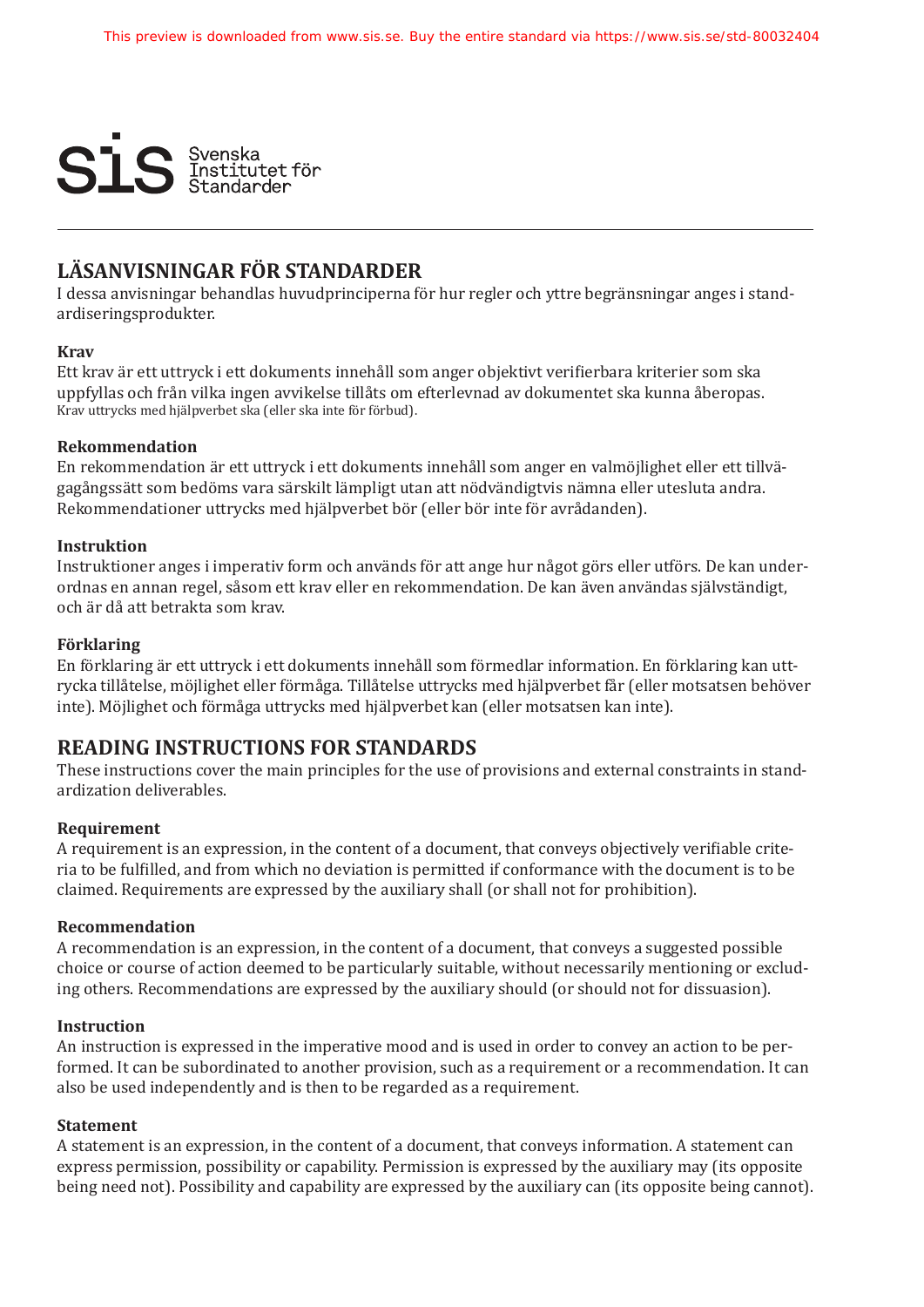SS-ISO 76:2017/Amd 1:2021 (E) This preview is downloaded from www.sis.se. Buy the entire standard via https://www.sis.se/std-80032404

| <b>Contents</b> | Page |
|-----------------|------|
|                 |      |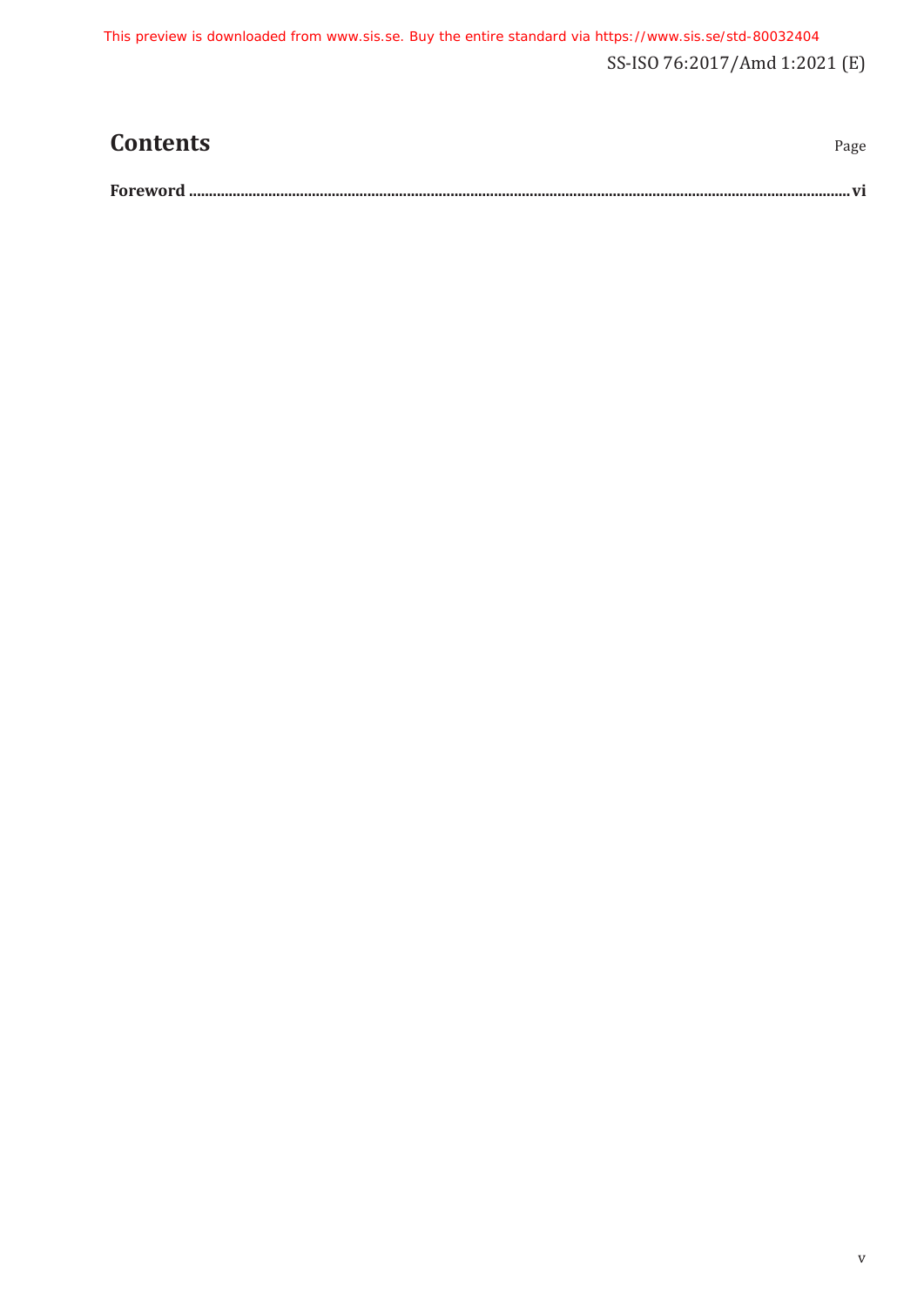## <span id="page-5-0"></span>**Foreword**

ISO (the International Organization for Standardization) is a worldwide federation of national standards bodies (ISO member bodies). The work of preparing International Standards is normally carried out through ISO technical committees. Each member body interested in a subject for which a technical committee has been established has the right to be represented on that committee. International organizations, governmental and non-governmental, in liaison with ISO, also take part in the work. ISO collaborates closely with the International Electrotechnical Commission (IEC) on all matters of electrotechnical standardization.

The procedures used to develop this document and those intended for its further maintenance are described in the ISO/IEC Directives, Part 1. In particular the different approval criteria needed for the different types of ISO documents should be noted. This document was drafted in accordance with the editorial rules of the ISO/IEC Directives, Part 2 (see [www.iso.org/directives\)](http://www.iso.org/directives).

Attention is drawn to the possibility that some of the elements of this document may be the subject of patent rights. ISO shall not be held responsible for identifying any or all such patent rights. Details of any patent rights identified during the development of the document will be in the Introduction and/or on the ISO list of patent declarations received (see [www.iso.org/patents](http://www.iso.org/patents)).

Any trade name used in this document is information given for the convenience of users and does not constitute an endorsement.

For an explanation on the voluntary nature of standards, the meaning of ISO specific terms and expressions related to conformity assessment, as well as information about ISO's adherence to the World Trade Organization (WTO) principles in the Technical Barriers to Trade (TBT) see the following URL: [www.iso.org/iso/foreword.html](http://www.iso.org/iso/foreword.html).

This document was prepared by Technical Committee ISO/TC 4, *Rolling bearings*, Subcommittee SC 8, *Load ratings and life*.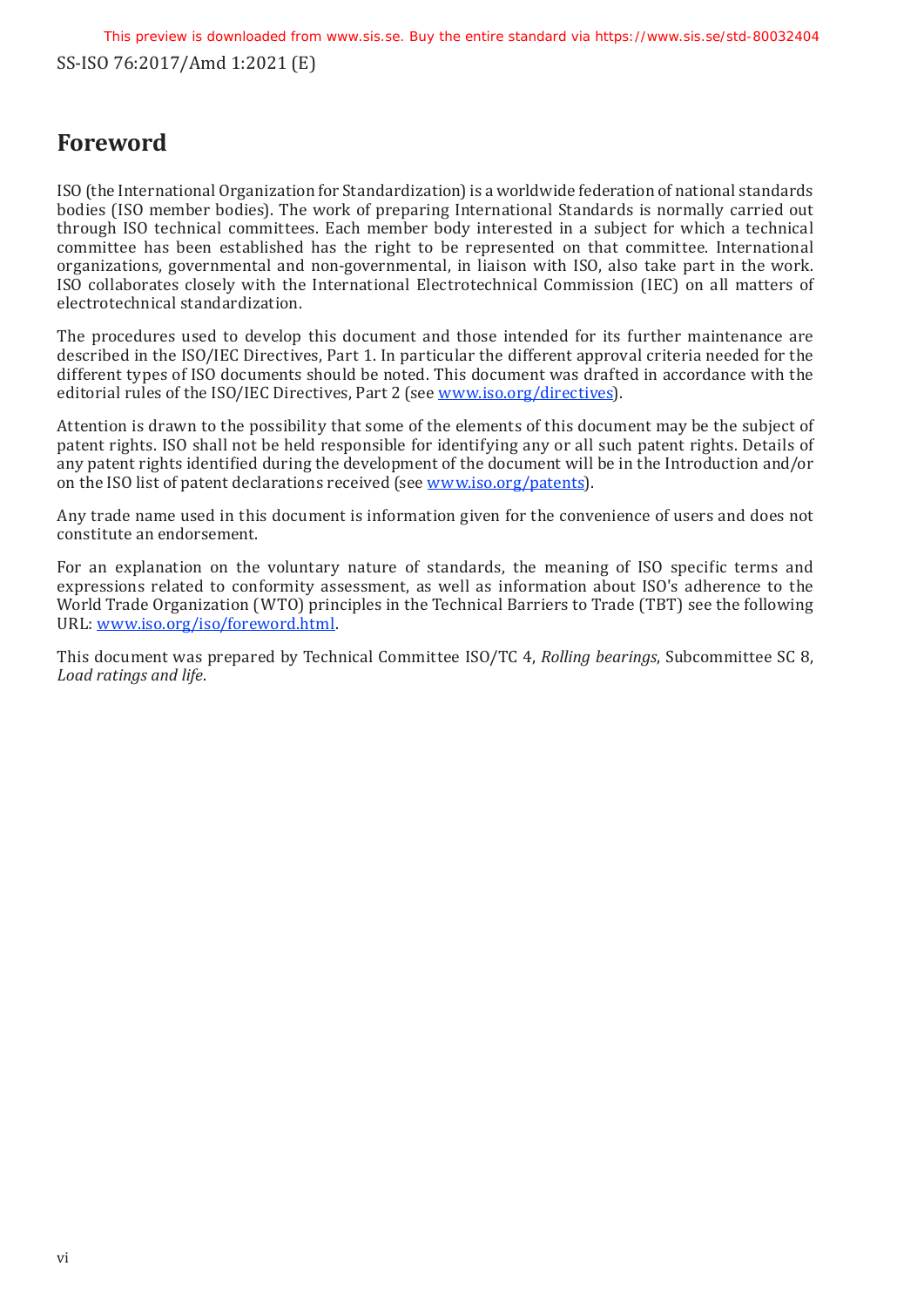# **Rolling bearings — Static load ratings AMENDMENT 1**

*Clause 4*

Insert the following symbols:

*E*(*κ*) complete elliptic integral of the second kind

*K(κ)* complete elliptic integral of the first kind

 $\Sigma \rho_e$  curvature sum at the outer ring contact

 $\Sigma \rho_i$  curvature sum at the inner ring contact

*F(ρ)* curvature difference of a point contact

$$
γ
$$
 auxiliary parameter,  $γ = Dw cos α/Dpw$ 

*κ* ratio of semi major to semi minor axis of the contact ellipse

### *5.1.1*

Replace the subclause with the following:

### **5.1.1 Basic static radial load rating for single bearings**

The basic static radial load rating for radial ball bearings is given by Formula (1):

$$
C_{0r} = f_0 i Z D_W^2 \cos \alpha \tag{1}
$$

where, except for radial self-aligning ball bearings

$$
f_0 = \min\{f_{0,i}, f_{0,e}\}
$$

in which

in which  

$$
f_{0,i} = 2,399 \ 05 \cdot \kappa_i \cdot \left[ \frac{E(\kappa_i)}{2 + \frac{\gamma}{1 - \gamma} - \frac{D_w}{2 \cdot r_i}} \right]^2
$$
 (2)

$$
f_{0,i} = 2,399\ 05 \cdot \kappa_{i} \cdot \left[ \frac{E(\kappa_{i})}{2 + \frac{\gamma}{1 - \gamma} - \frac{D_{w}}{2 \cdot \kappa_{i}}}\right]^{2}
$$
\n
$$
f_{0,e} = 2,399\ 05 \cdot \kappa_{e} \cdot \left[ \frac{E(\kappa_{e})}{2 - \frac{\gamma}{1 + \gamma} - \frac{D_{w}}{2 \cdot \kappa_{e}}}\right]^{2}
$$
\n(3)